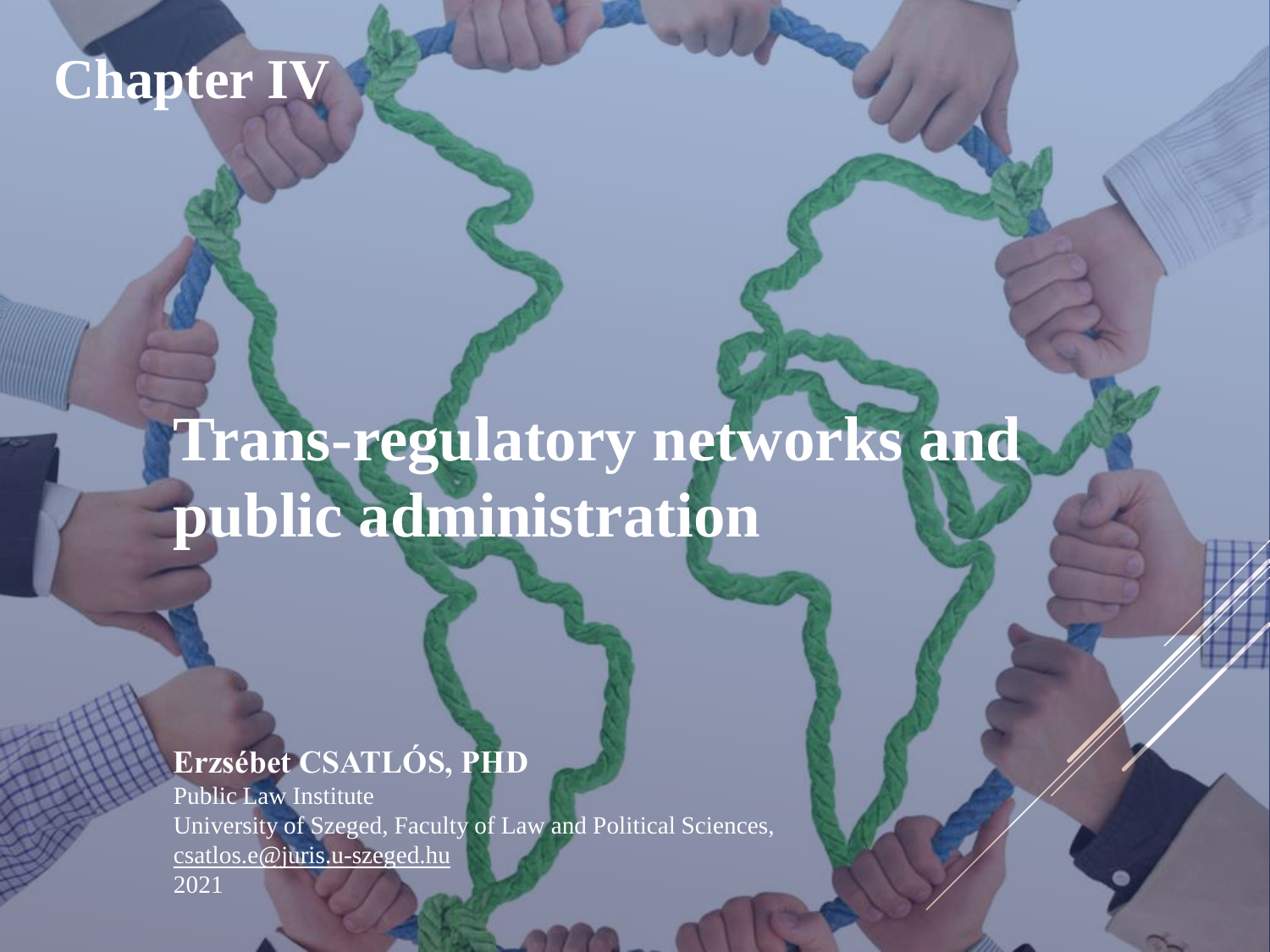## Trans-regulatory networks and public administration

1. Changing concept of global problem-solving: the rise of non-state actor as regulators

2. Informal international law-making

3. Transnational/trans-governmental regulatory networks (TRNs)

- 3.1. Definition of the phenomenon
- 3.2. Characteristics of the phenomenon: sui generis
- 3.3. Informalities of TRNs
- 4. Administrative law of TRNs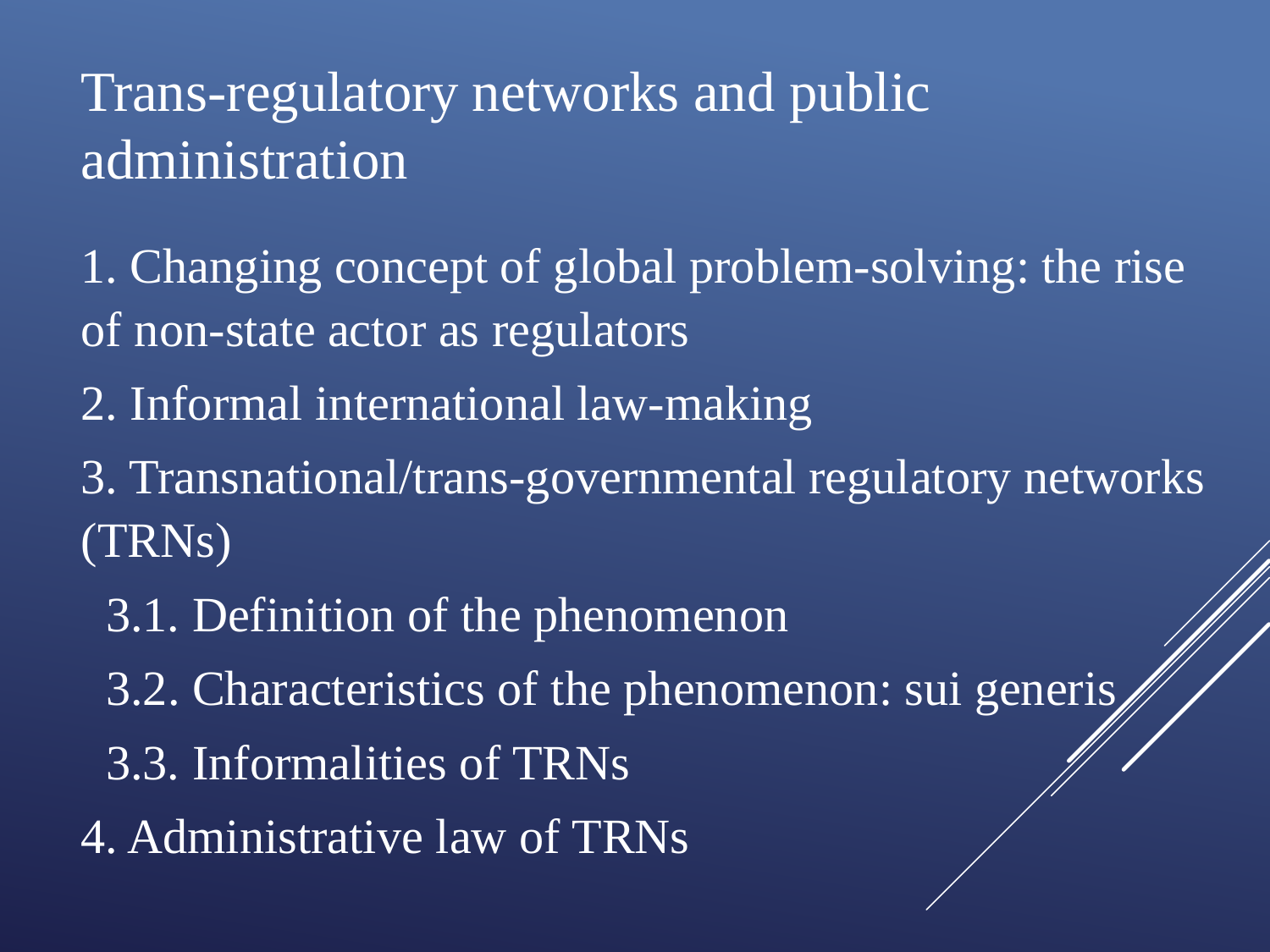$\bigcap$ **National** agencies

#### Regulatory actors

Expertise

Legitimg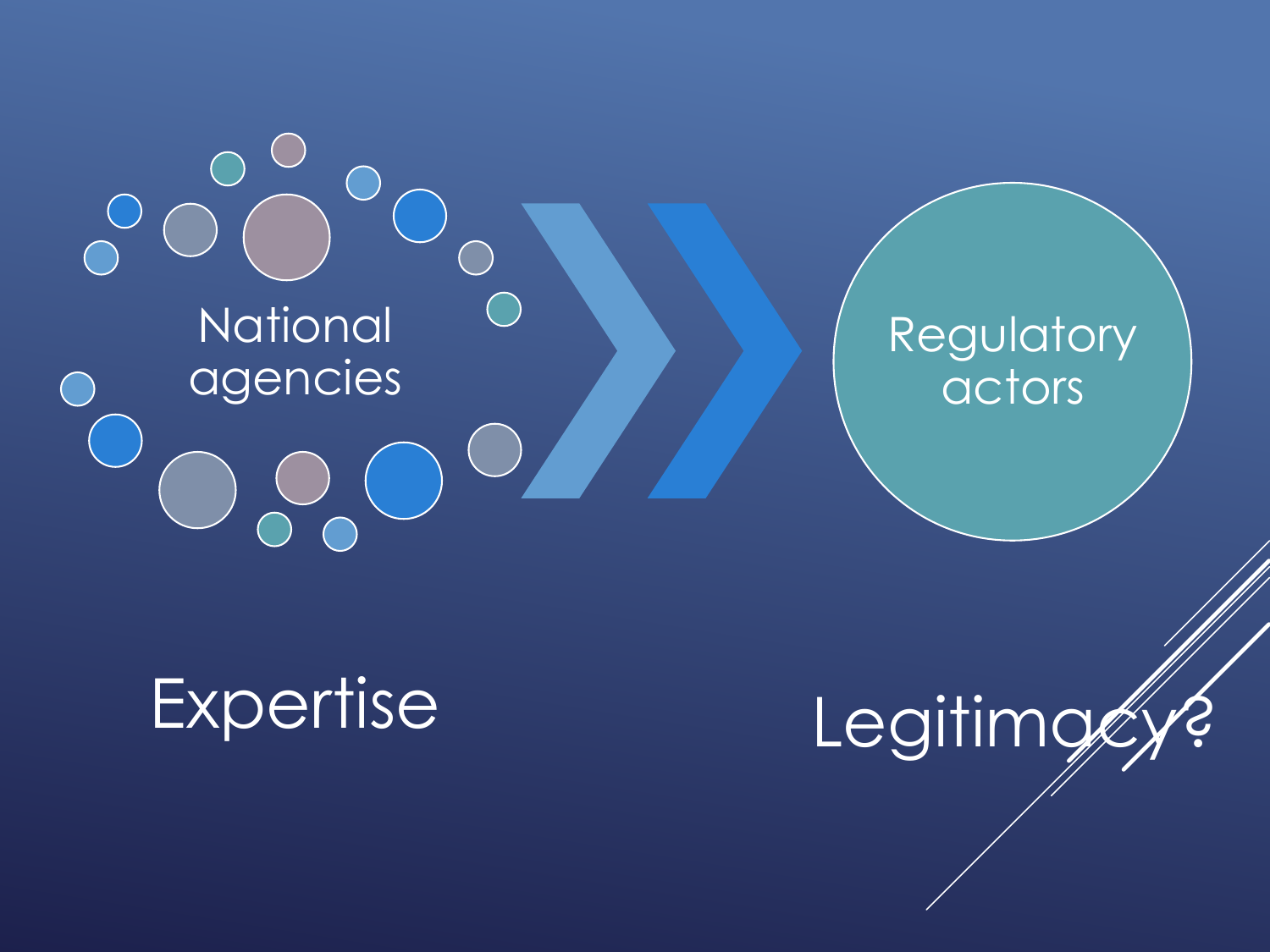



#### **Informal international law-making**

*International agencies/supran ational authorities* 

*Harmonisation networks/transgovernmental networks/transnati onal networks***/***TRNs*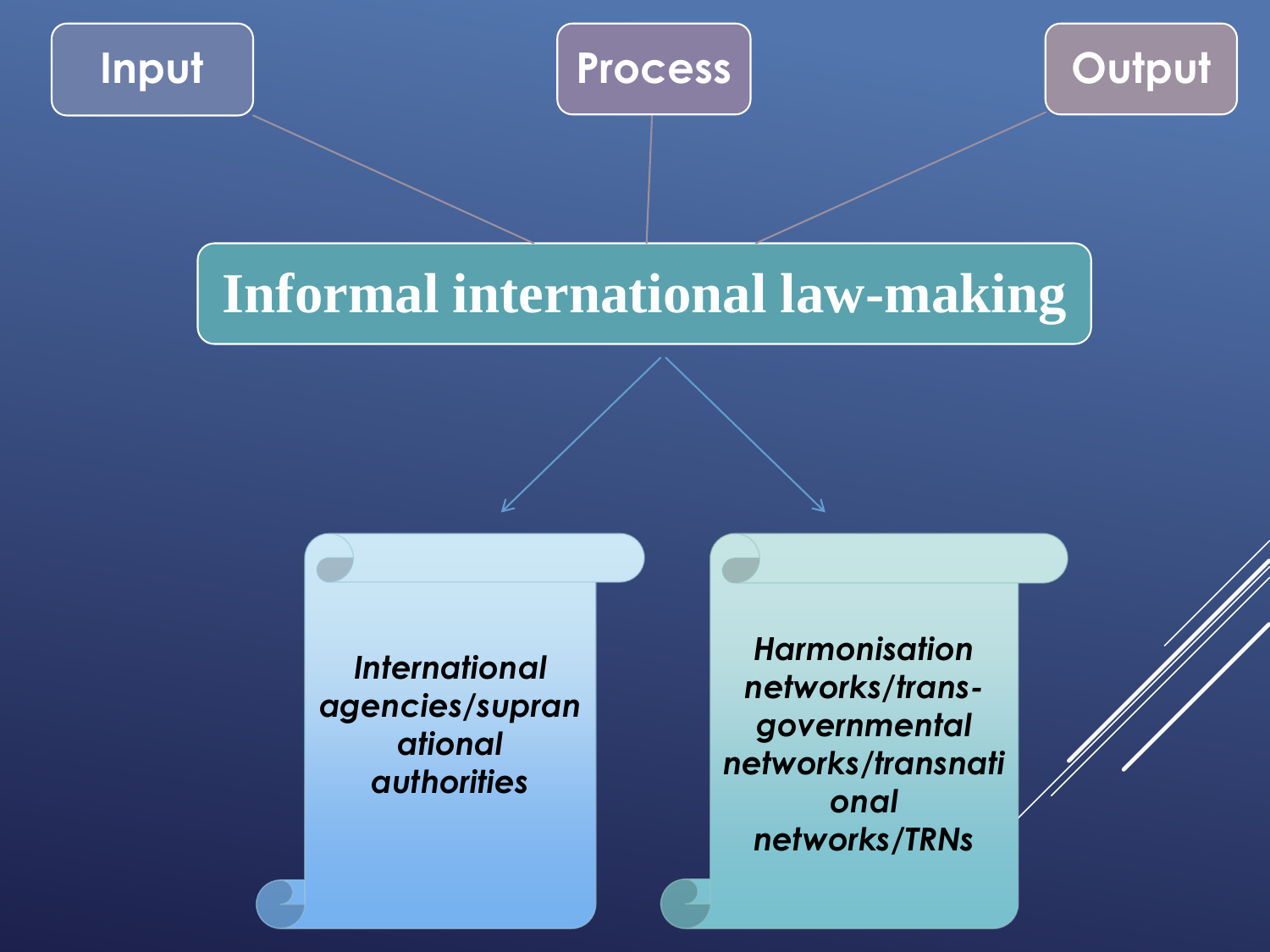The BCBS reports to the GHOS - its oversight body comprising central banks Governors and (non-central bank) heads of supervision from the Committee's members.

The Committee's Secretariat is hosted and supported by the Bank for International Settlements, located in Basel.



**Group of Governors and Heads of Supervision (GHOS)** Chairman: Mario Draghi, President of the European Central Bank

> **Basel Committee Secretariat** Secretary General: Carolyn Rogers\*

> > \* As from August 2019

The BCBS has in place a rotating chairmanship to direct the Committee's standardsetting and research-based

The Committee comprises five standard-setting and researchbased groups, each of them having a number of specialised working groups and task

Its 45 members - central banks and bank supervisors from 28 jurisdictions (90% of the world's banking assets)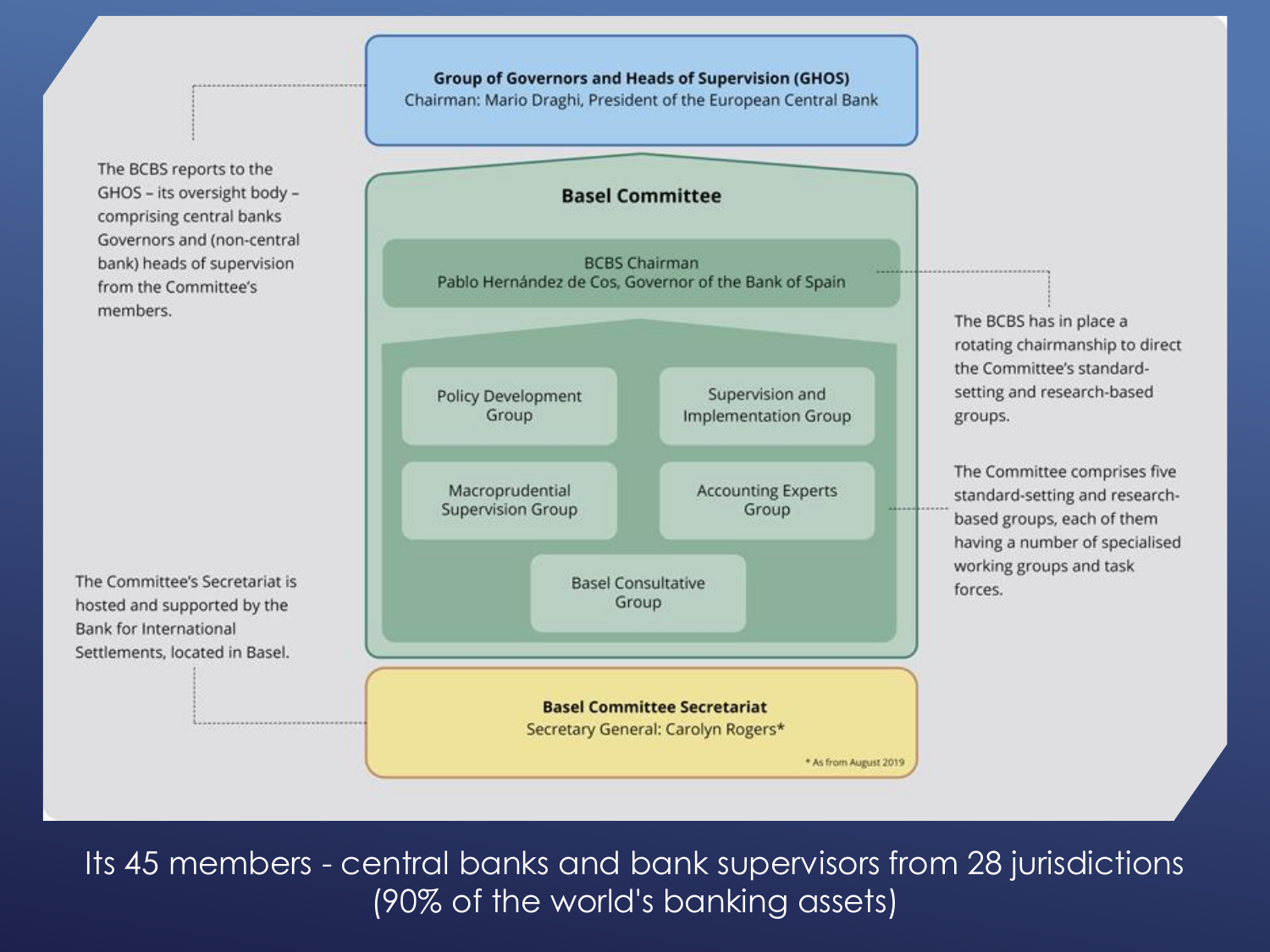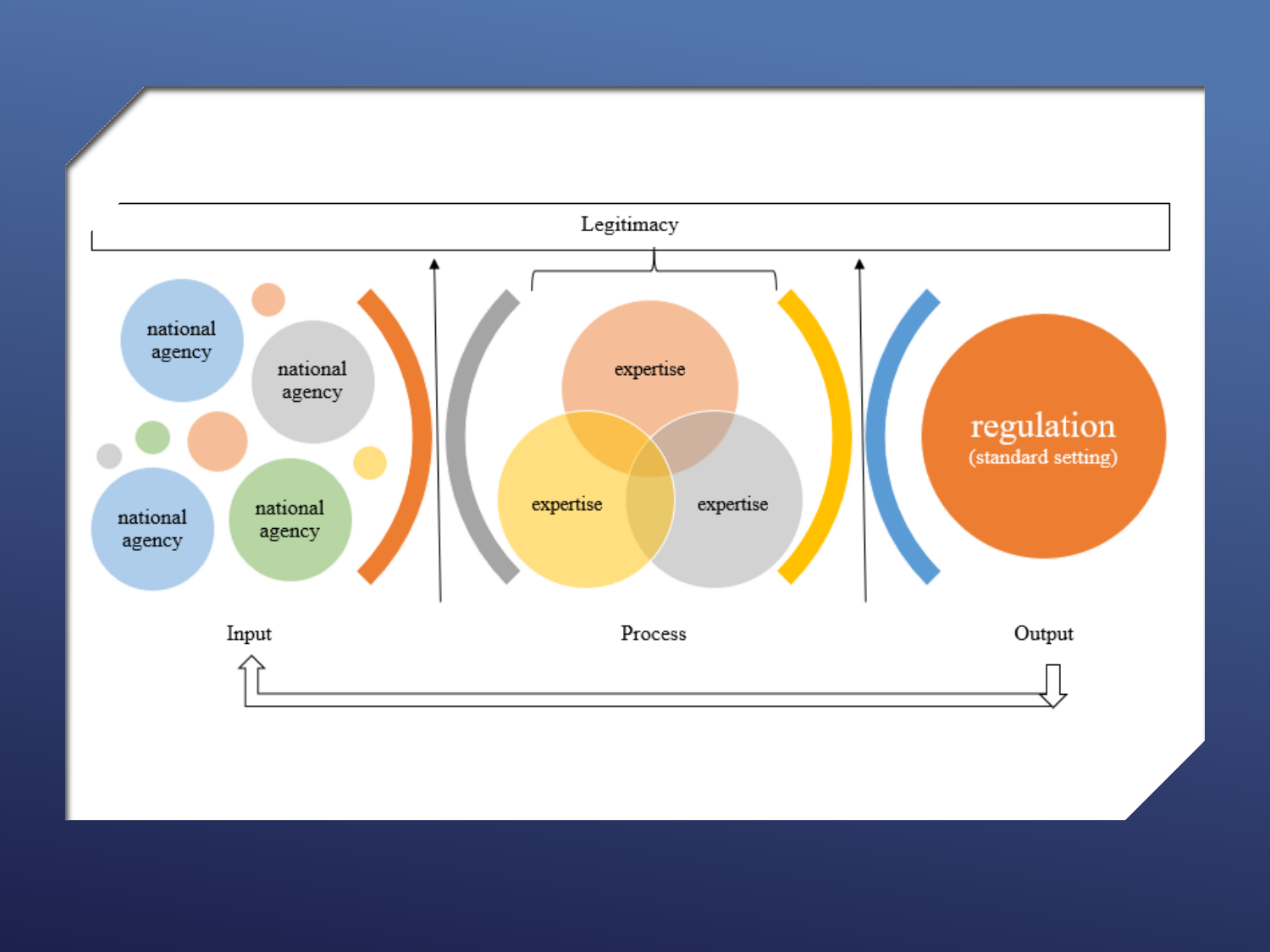| <b>Members</b> | • national regulatory agencies, who are tied to national rules<br>related to their activity<br>• expertise<br>• upon choice                                                                                                           |
|----------------|---------------------------------------------------------------------------------------------------------------------------------------------------------------------------------------------------------------------------------------|
|                | . no international legal personality                                                                                                                                                                                                  |
| <b>Status</b>  |                                                                                                                                                                                                                                       |
| Organisation   | • no centre<br>it does not develop according to a plan, but<br>spontaneously, therefore they can exist without the<br>drawbacks of formal institutions or government<br>procedures<br>• Consensual decision-making<br>• Transparency? |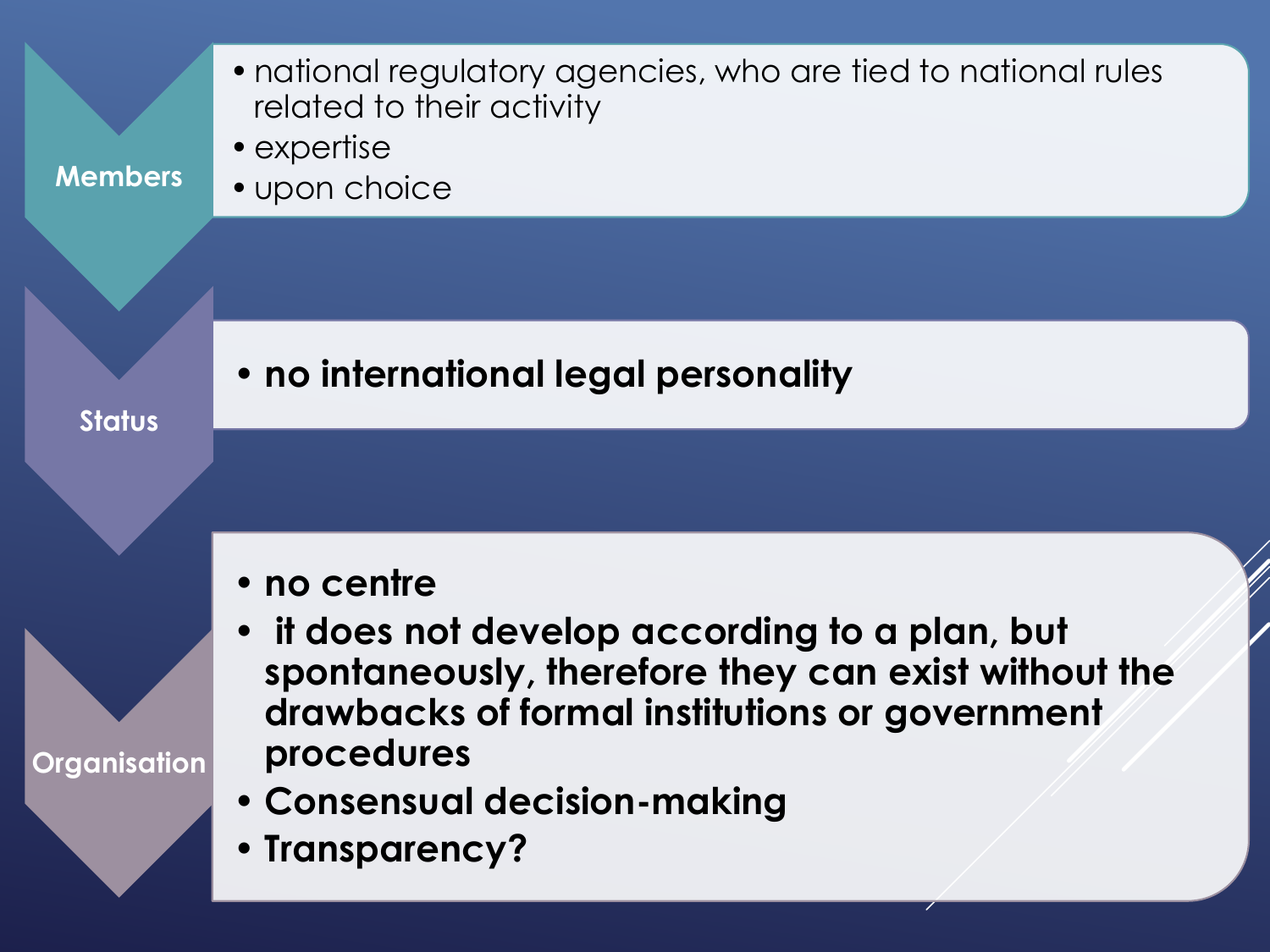# **Soft law**

#### •do not create international legal obligations

# **Success**

•speed, flexibility, and inclusiveness, and the capacity to dedicate sustained attention to complex regulatory problems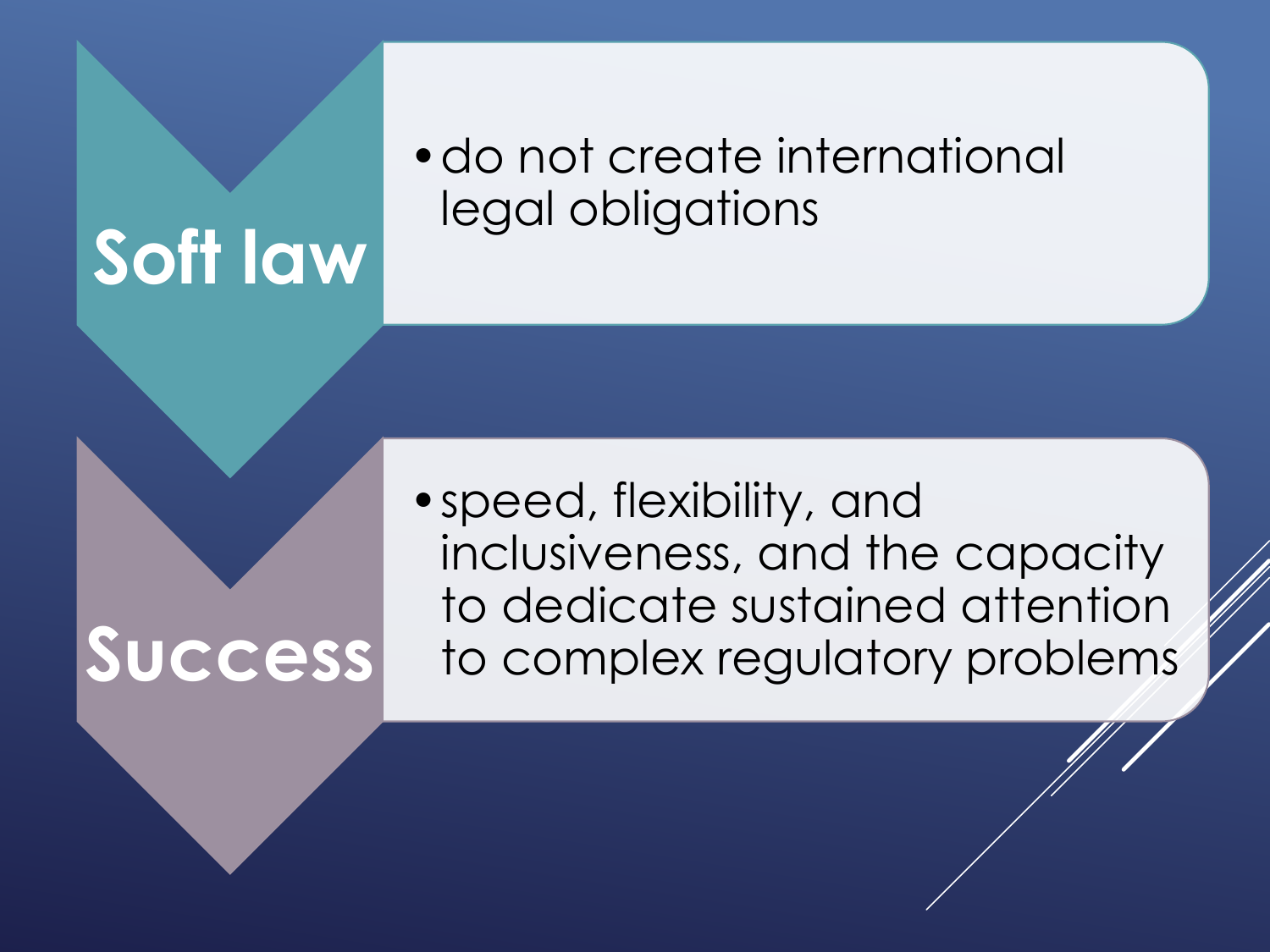# **Soft Law**



+ Significant sources of interpretation + fillers of legal gap + best practice

- Ambigouos & pernicious

- Outside the frames of decision-making system - Democratic deficit
- Transparency (incl. publicity) problems
- Can never substitute formal legislation





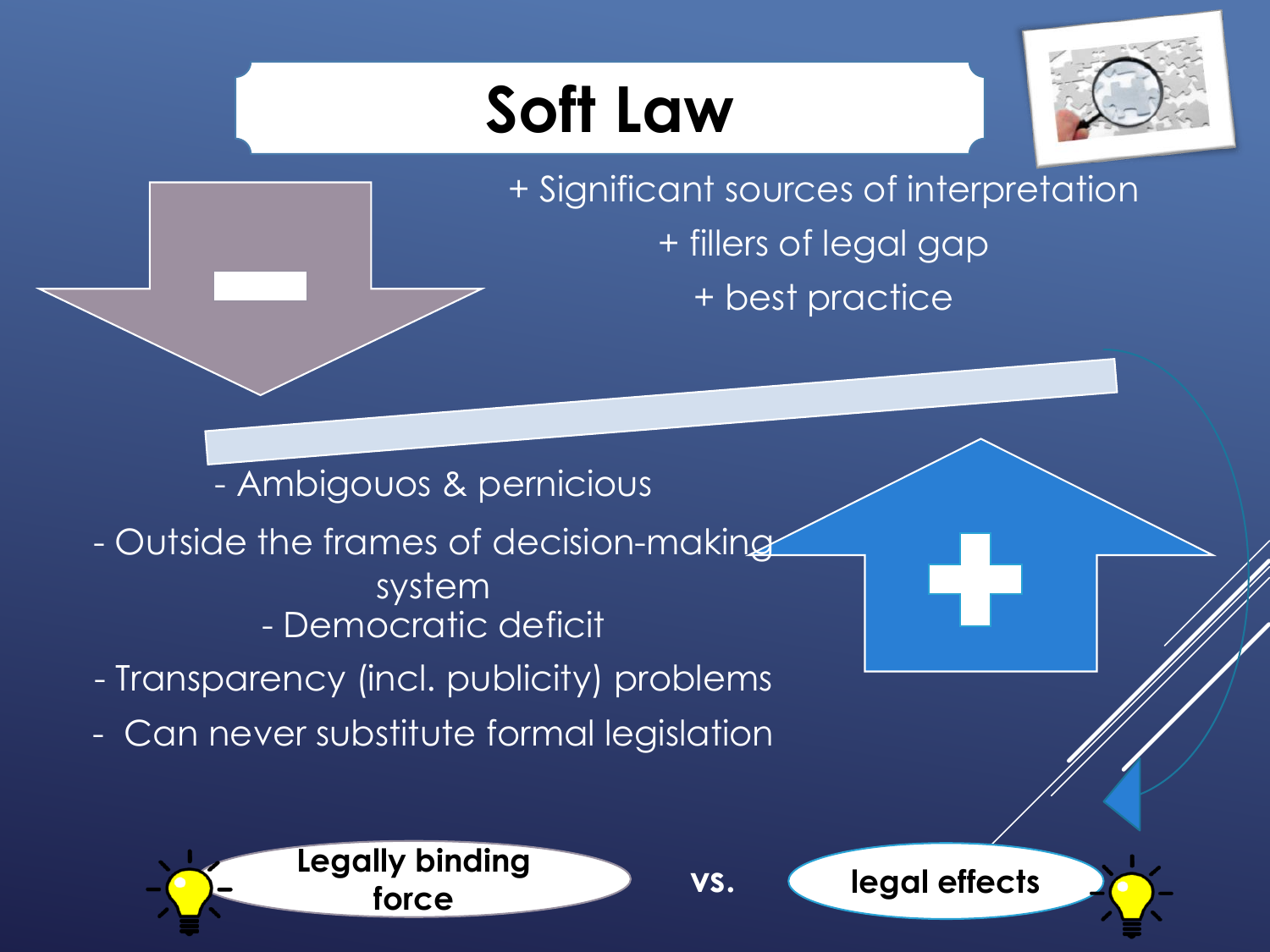# **Typical TRNs**

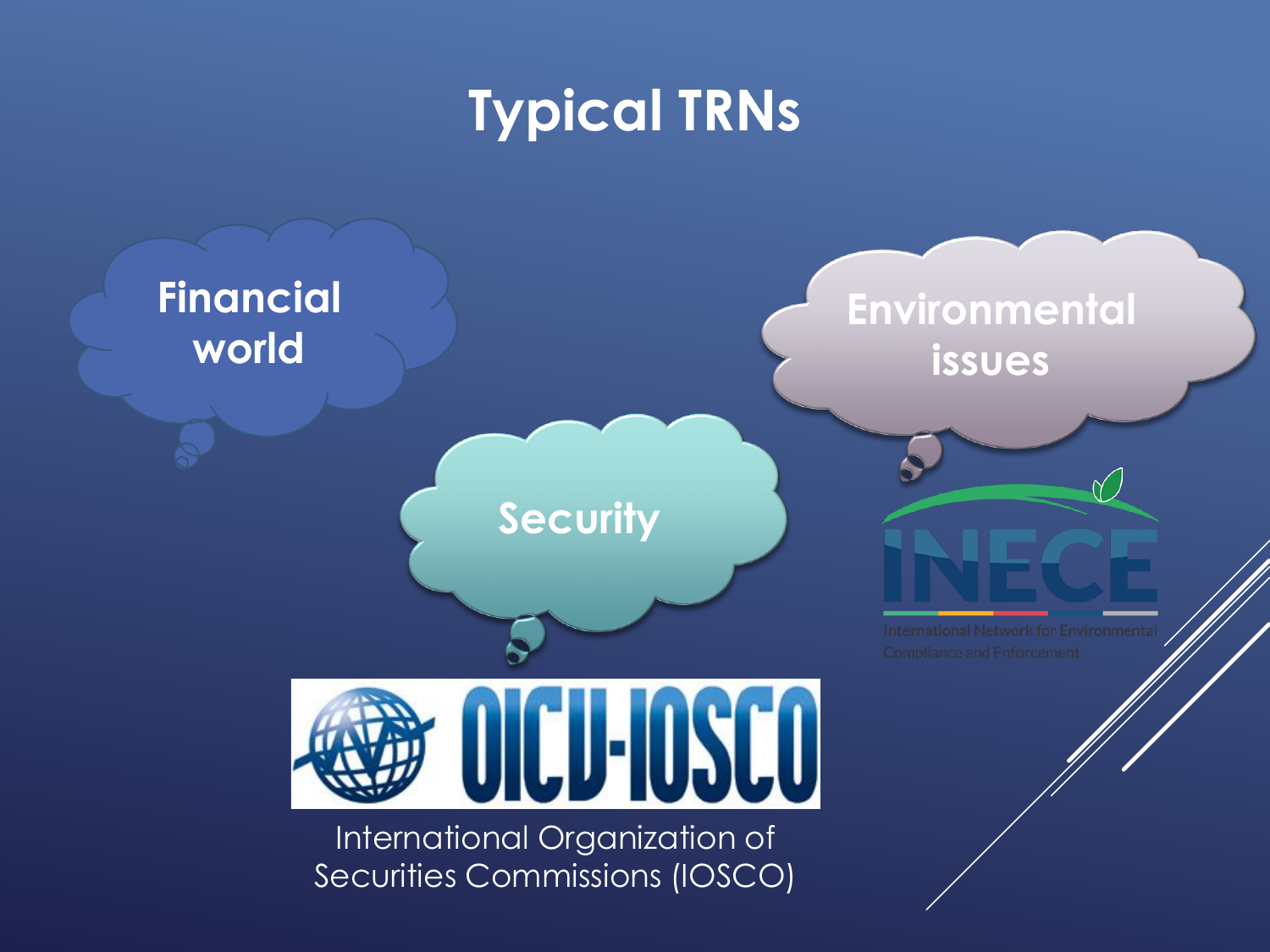#### *Global administrative law* is the closest notion to describe the TRN-phenomenon